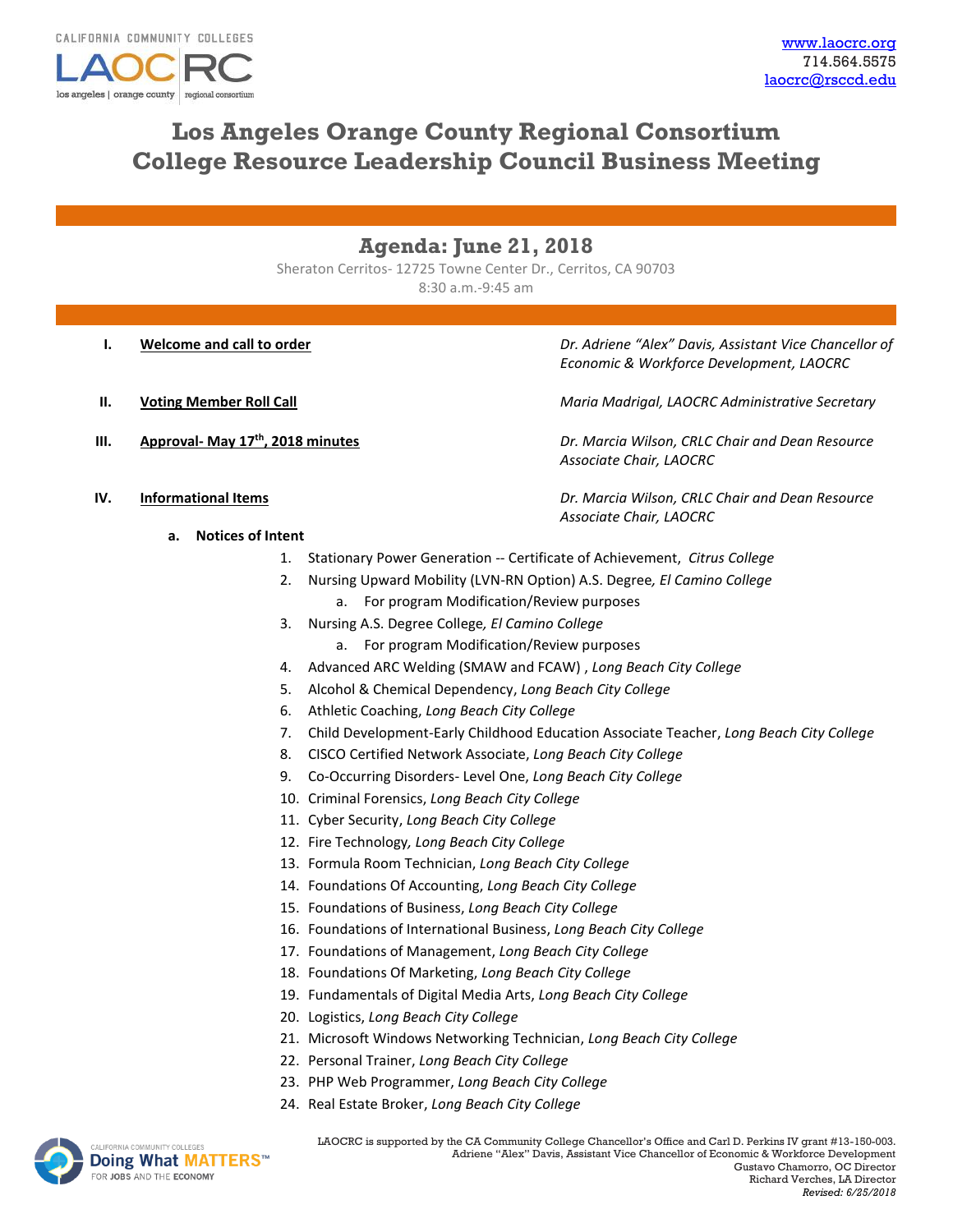

- 25. Real Estate Salesperson, *Long Beach City College*
- 26. Robotic Welding Automation, *Long Beach City College*
- 27. Shielded Metal ARC Welding (SMAW) , *Long Beach City College*
- 28. UNIX Network Administrator, *Long Beach City College*
- 29. Vocational Media: Commercials and Voice Overs, *Long Beach City College*
- 30. Web Developer, *Long Beach City College*
- 31. Certified Dietary Manager, *Los Angeles Mission College*
- 32. Sustainable Interior Design*, Los Angeles Mission College*
- 33. Early Intervention and Inclusion Certificate, *Mt. San Antonio College*
- 34. Fashion Historical Costuming, *Mt. San Antonio College*
- 35. Nutrition, *Mt. San Antonio College*
- 36. Geographic Information Systems: Low Unit Certificate of Achievement*, Pasadena City College*
- 37. Child Development Specialization: Infant/Toddler, *Rio Hondo College*
- 38. Child Development Specialization: Language and Literacy, *Rio Hondo College*
- 39. Child Development Specialization : Special Education, *Rio Hondo College*
- 40. Elementary Teacher Education, , *Rio Hondo College*
- 41. Jiggle Bells, , *Rio Hondo College*
- 42. Real Estate Salesperson (Certificate of Achievement), *West Los Angeles College* a. Submitted Original NOI in February 2018

#### **b. Substantial Changes**

**i. N/A**

#### **c. Re-institution of Compton College Programs**

- **i. AA-T**
	- 1. Communication Studies for Transfer
	- 2. English for Transfer
	- 3. History for Transfer
	- 4. Elementary Teacher Education for Transfer
	- 5. Kinesiology for Transfer
	- 6. Political Science for Transfer
	- 7. Psychology for Transfer
	- 8. Sociology for Transfer
	- 9. Spanish for Transfer
- **ii. AA-S**
	- 1. Administration of Justice for Transfer
	- 2. Business Administration for Transfer
	- 3. Early Childhood Education for Transfer
	- 4. Mathematics for Transfer
- **iii. AA**
	- 1. Music

## **iv. Certificates of Achievement/ Accomplishment**

- 1. Administration of Justice
- 2. Air Conditioning and Refrigeration
	- a. Air Conditioning
	- b. Air Conditioning & Refrigeration Electric Controls
	- c. Heating, Ventilation and Air Conditioning

INITY COLLEGES **Doing What MATTERS™** FOR JOBS AND THE ECONOMY

LAOCRC is supported by the CA Community College Chancellor's Office and Carl D. Perkins IV grant #13-150-003. Adriene "Alex" Davis, Assistant Vice Chancellor of Economic & Workforce Development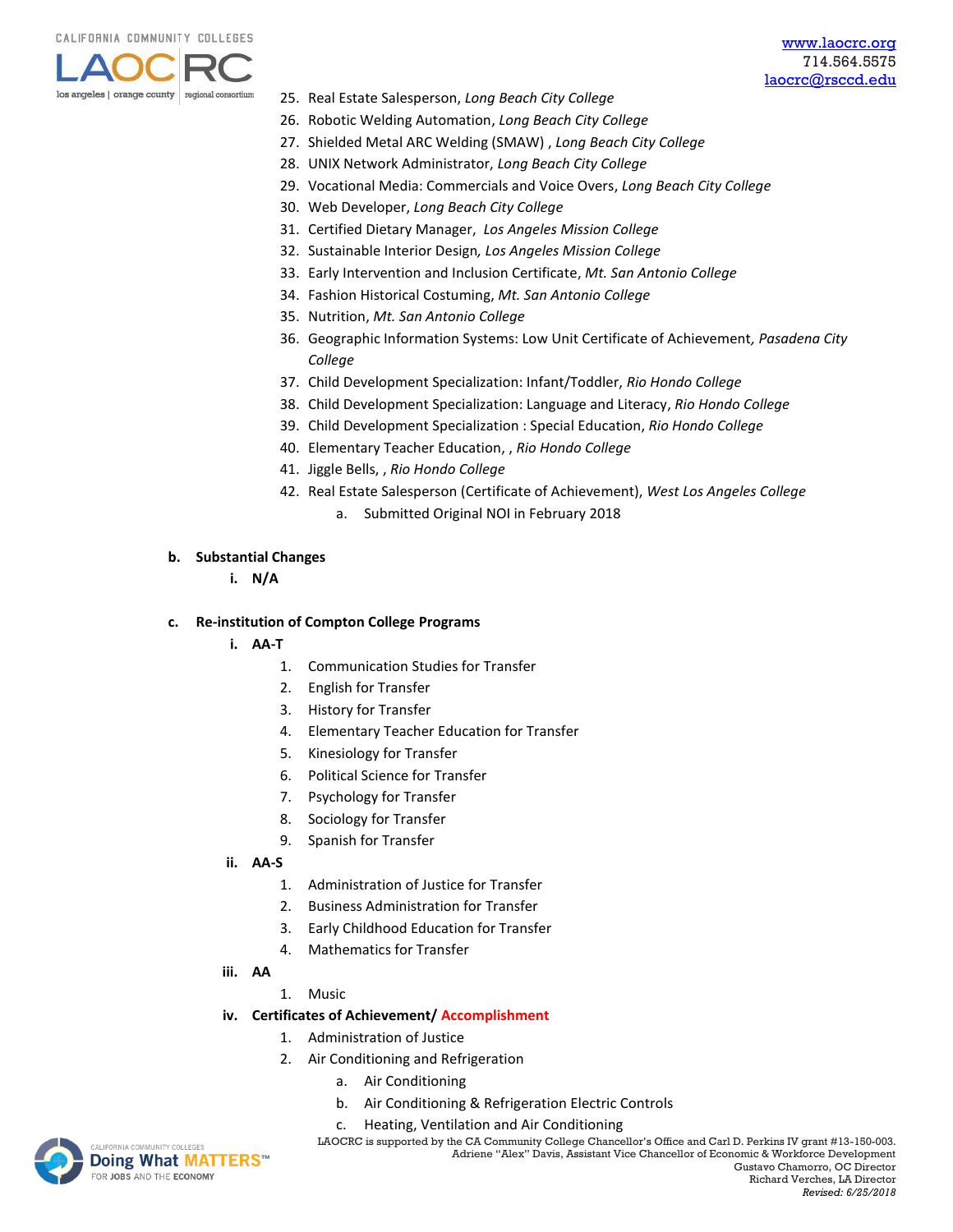

- d. Refrigeration
- 3. Automotive Collision Repair/Painting
	- a. Automotive Collision Repair/Painting I
	- b. Automotive Collision Repair/Painting II
	- c. Automotive Accident Reconstruction
	- d. Automotive Collision Investigation
- 4. Automotive Technology
	- a. Automotive Brakes/Suspension Transmission/Drive Train Technician
	- b. Automotive Engine Rebuilding/Repair Technician
	- c. Automotive Technician I
	- d. Automotive Technician II
	- e. Automotive Tune-Up Technician
	- f. Automotive Air Conditioning Technician
	- g. Automotive Brakes and Suspension Technician
	- h. Automotive Engine Rebuilding and Repair Technician
	- i. Automotive Transmission and Drive Train Technician
- 5. Business
	- a. Business Management
	- b. Marketing
	- c. Retail Management
- 6. Child Development
	- a. Early Childhood Education
	- b. Early Intervention Assistant
	- c. Special Education Assistant
- 7. Computer Information Systems- Computer Systems Application
- 8. Cosmetology
	- a. Cosmetology Level I
	- b. Cosmetology Level II
- 9. Machine Tool Technology
	- a. CNC Machine Operator
	- b. Machinist
	- c. Numerical Control Programmer
- 10. Music-Commercial Music
- 11. Transfer Studies
	- a. CSU General Education Breadth
	- b. Intersegmental General Education Transfer Curriculum (IGETC)
- 12. Welding
- 

**V. Action Items** *Dr. Marcia Wilson, CRLC Chair and Dean Resource Associate Chair, LAOCRC*

| a. | <b>Consent Online Program Recommendation ; Motion:</b> |    |                                                                                  | Community College ; |  |
|----|--------------------------------------------------------|----|----------------------------------------------------------------------------------|---------------------|--|
|    | Second:                                                |    | Community College; APPROVED: Y/N                                                 |                     |  |
|    |                                                        |    | Medical Coding Specialist-CoA, Golden West College                               |                     |  |
|    |                                                        | 2. | Big Data Analytics-CoA, Mt. San Antonio College                                  |                     |  |
|    |                                                        | 3. | Community Health Worker-CoA, Rio Hodo College                                    |                     |  |
|    |                                                        | 4. | Computer Information Technology/ Information Systems and Technology-AS, Rio Hodo |                     |  |
|    |                                                        |    | College                                                                          |                     |  |



LAOCRC is supported by the CA Community College Chancellor's Office and Carl D. Perkins IV grant #13-150-003. Adriene "Alex" Davis, Assistant Vice Chancellor of Economic & Workforce Development Gustavo Chamorro, OC Director Richard Verches, LA Director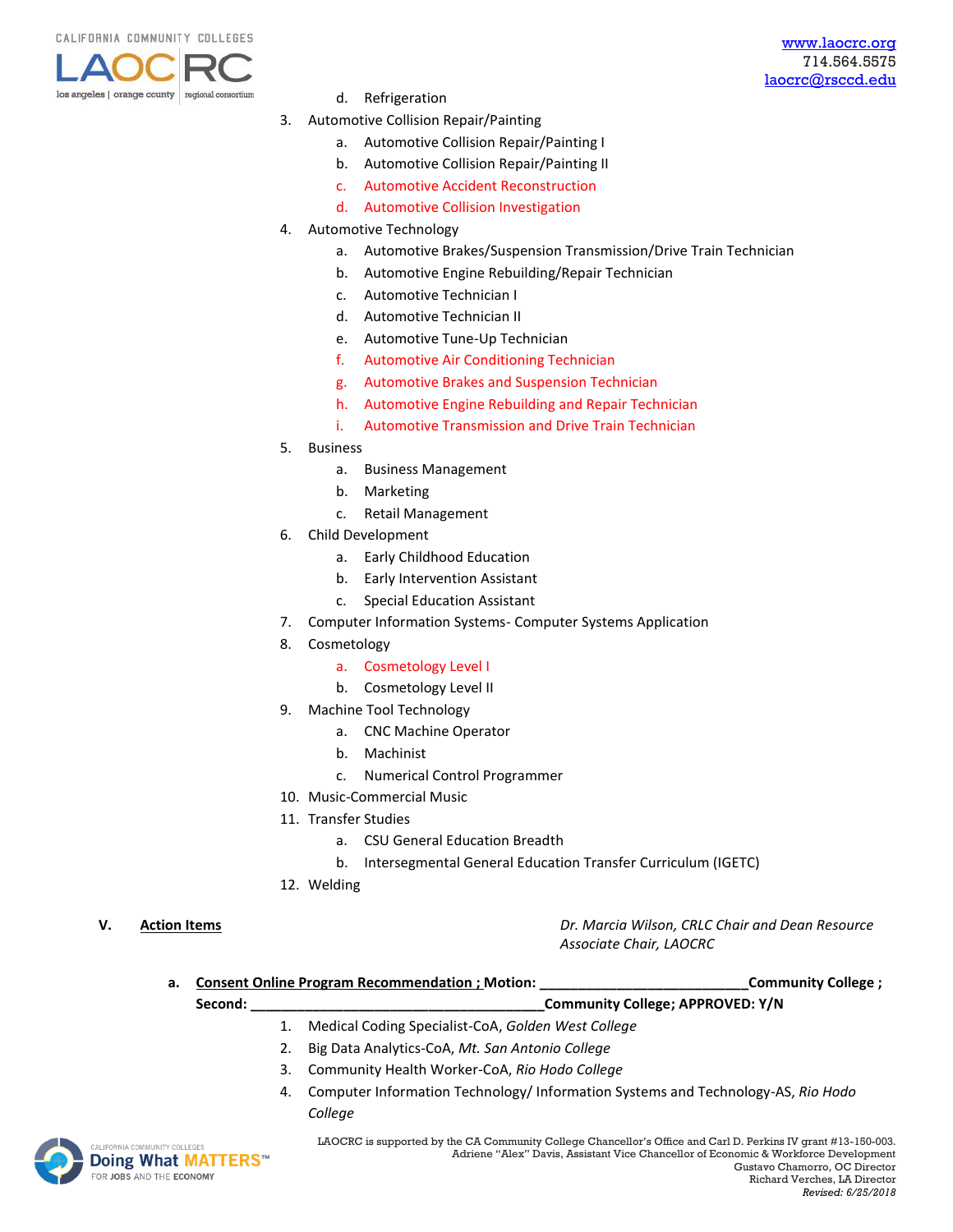

- 5. Computer Information Technology/Cybersecurity-AS*, Rio Hodo College*
- 6. Computer Information Technology/Cybersecurity-CoA, *Rio Hodo College*
- 7. Computer Information Technology/Cybersecurity Technician-CoA, *Rio Hodo College*
- 8. Computer Information Technology/Ethical Hacker-CoA, *Rio Hodo College*
- 9. Elementary Teacher Education-CoA, *Rio Hodo College*
- 10. Graphic Art and Design–AA*, Rio Hodo College*
- 11. Graphic Design: Packaging Design-CoA*, Rio Hodo College*
- 12. Graphic Design-CoA*, Rio Hodo College*
- 13. Pipe Welding and Fabrication–CoA, *Rio Hodo College*
- 14. Strength and Performance Coach–CoA, *Rio Hodo College*
- 15. Yoga Teacher Training Certification–CoA, *Rio Hodo College*
- 16. Real Estate Appraiser II Certificate of Achievement-CoA, *West Los Angeles College*
- 17. Real Estate Broker Certificate of Achievement-CoA, *West Los Angeles College*

#### **VI. Update, Discussion, and/or Action Items**

**a. Program Recommendation Process** *Dr. Gustavo Chamorro, OC Director, LAOCRC*

**b. College Resource Leadership Council 2018-2019 Calendar** *Dr. Marcia Wilson, CRLC Chair and Dean*

*Resource Associate Chair, LAOCRC*

- **i. Motion:\_\_\_\_\_\_\_\_\_\_\_\_\_\_\_\_\_\_\_\_\_\_\_\_\_\_\_\_; Second:\_\_\_\_\_\_\_\_\_\_\_\_\_\_\_\_\_\_\_\_: Approve Y/N**
- **c. Regional Pre-Approval Process**
- **d. LAOCRC Website** *(Beta Version) Maria Madrigal, Administrative Secretary,*
- 

*LAOCRC* **e. Special Recognition** *Dr. Marcia Wilson, CRLC Chair and Dean Resource Associate Chair, LAOCRC*

## **VII. Updates** *Dr. Marcia Wilson, CRLC Chair and Dean Resource*

- **a.** Districts
	- **i.** Cerritos
	- **ii.** Citrus
	- **iii.** Coastline
	- **iv.** Compton
	- **v.** Cypress
	- **vi.** East Los Angeles
	- **vii.** El Camino
	- **viii.** Fullerton
	- **ix.** Glendale
	- **x.** Golden West
	- **xi.** Irvine Valley
	- **xii.** Long Beach
	- **xiii.** Los Angeles City
	- **xiv.** Los Angeles Harbor
	- **xv.** Los Angeles Mission
	- **xvi.** Los Angeles Pierce
	- **xvii.** Los Angeles Southwest
	- **xviii.** [Los An](http://www.doingwhatmatters.cccco.edu/)geles Trade-Technical



 LAOCRC is supported by the CA Community College Chancellor's Office and Carl D. Perkins IV grant #13-150-003. Adriene "Alex" Davis, Assistant Vice Chancellor of Economic & Workforce Development Gustavo Chamorro, OC Director Richard Verches, LA Director *Revised: 6/25/2018*

*Associate Chair, LAOCRC*